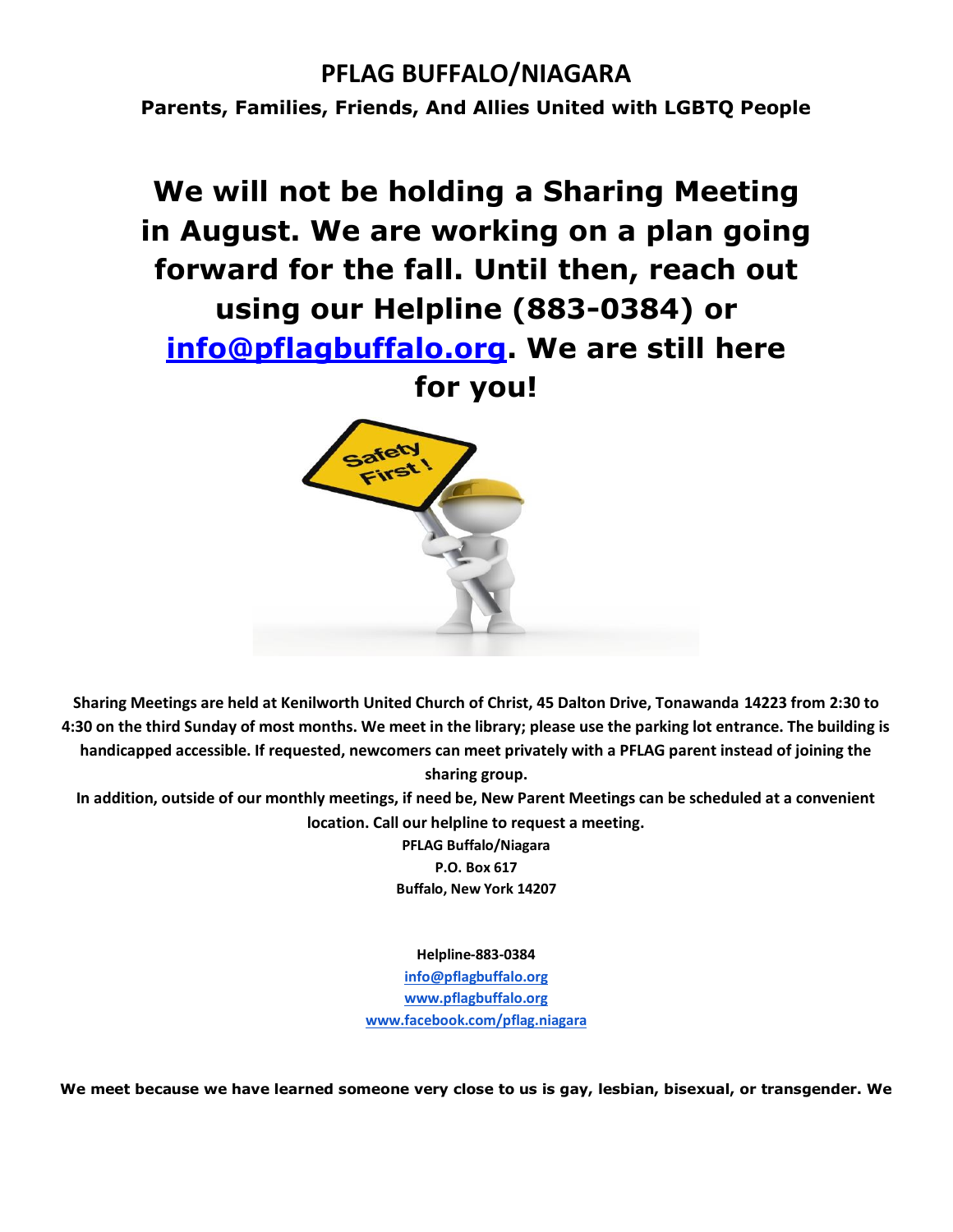THE PFLAG BUFFALO/NIAGARA board will be meeting virtually during August and will make decisions about if and/or how to meet in this time of caution. You will be notified of the results of the discussions through the newsletter, website, and Facebook page. Remember, we are always here for you through the Helpline, 833-0384.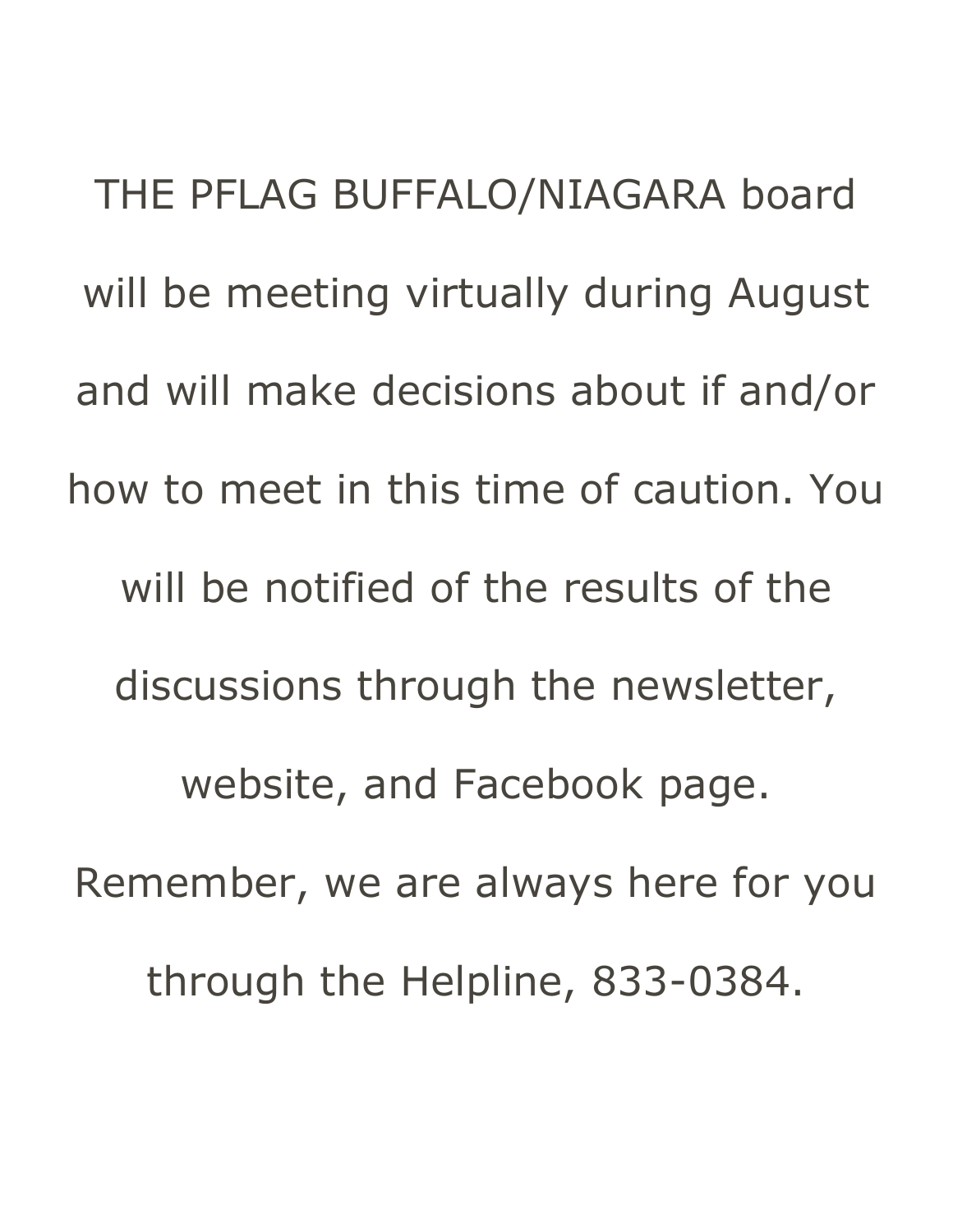

## *BOOK CORNER*



**She's Not There: A Life in Two Genders** by Jennnifer Finney Boylan

 This powerful work from 2013 sparked powerful change and awareness. We are happy to share this month's recommendation to our newsletter family. Please follow the link or cut and paste to read more about this pivotal piece, recommended by Lisbeth Ball, Book Corner's unofficial librarian and advisor. You will not have to purchase the book as many libraries are now open, if not fully, to some degree.

[https://www.amazon.com/Shes-Not-There-Life-](https://www.amazon.com/Shes-Not-There-Life-Genders/dp/0385346972/ref=sr_1_1?crid=27OIEA2UF7DNE&dchild=1&keywords=she%27s+not+there+a+life+in+two+genders&qid=1595530991&sprefix=she%27s+not+there%2Caps%2C166&sr=8-1)[Genders/dp/0385346972/ref=sr\\_1\\_1?crid=27OIEA2UF7DNE&dchild=1&keywords=she%27s+not+there+a+life](https://www.amazon.com/Shes-Not-There-Life-Genders/dp/0385346972/ref=sr_1_1?crid=27OIEA2UF7DNE&dchild=1&keywords=she%27s+not+there+a+life+in+two+genders&qid=1595530991&sprefix=she%27s+not+there%2Caps%2C166&sr=8-1) [+in+two+genders&qid=1595530991&sprefix=she%27s+not+there%2Caps%2C166&sr=8-1](https://www.amazon.com/Shes-Not-There-Life-Genders/dp/0385346972/ref=sr_1_1?crid=27OIEA2UF7DNE&dchild=1&keywords=she%27s+not+there+a+life+in+two+genders&qid=1595530991&sprefix=she%27s+not+there%2Caps%2C166&sr=8-1)